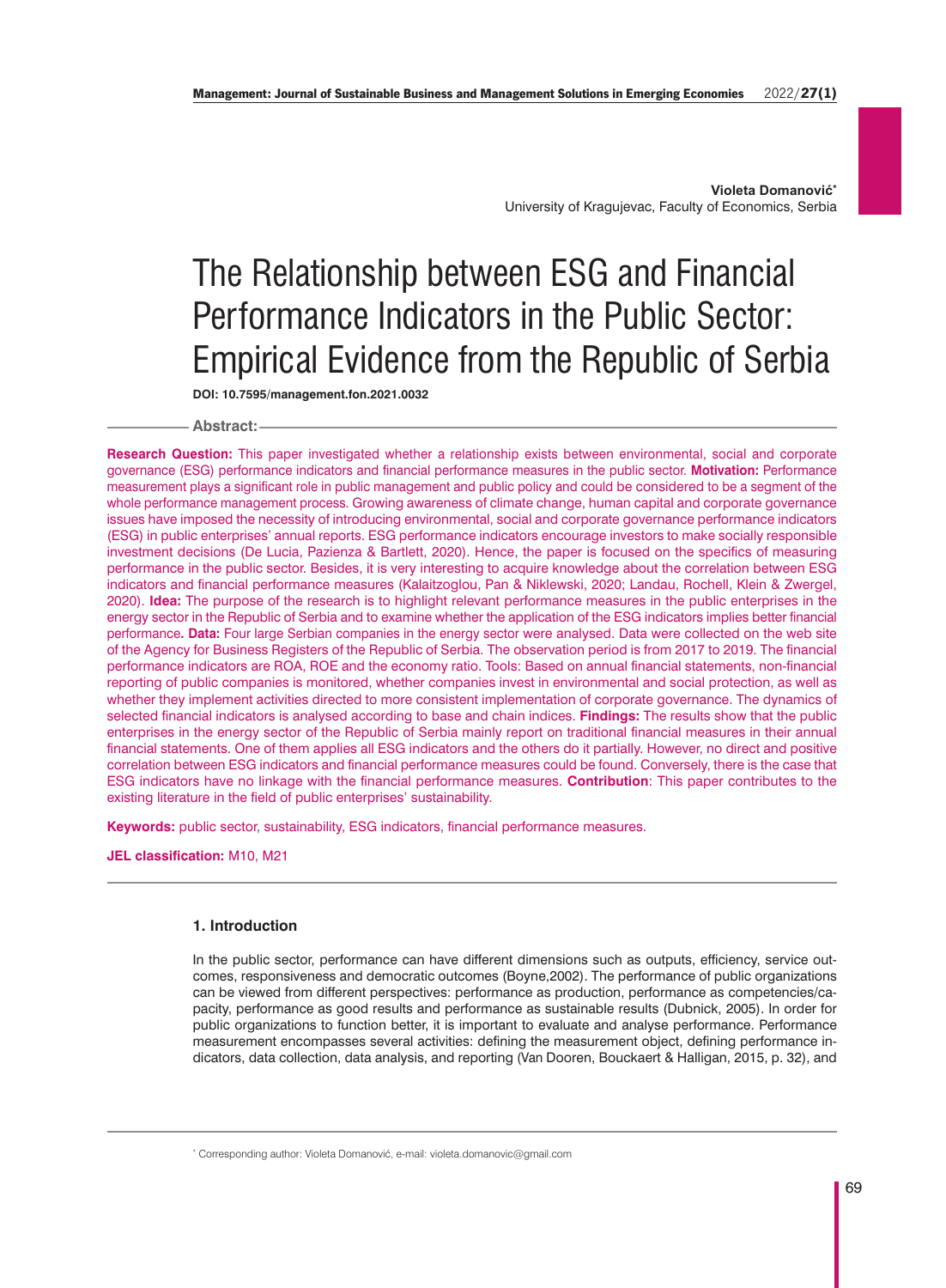plays a key role in the public sector reform, but it goes beyond the reform itself. It plays a significant role in public management and public policy and is a segment of the performance management process. Measuring the performance of public organizations has certain specifics: process measures can also be output measures because they provide intangible products, i.e., services; outcome assesses the impact of a product or service on the defined goals of the production process and can be long-term or short-term; efficiency measures estimate the output level for a given input level, while effectiveness measures assess the level of outcome for a given level of input (Wang, 2010, p. 38-41). Growing awareness of climate change and human capital issues has shifted companies' attention to aspects other than traditional financial performance measures. Increasing attention is being paid to issues of sustainability and thus the availability of environmental, social and governance (ESG) indicators encourages investors to make socially responsible investment decisions.

Hence, the paper is focused on the specifics of measuring performance in the public sector. Specifically, the research focuses on contemporary environmental, social and governance (ESG) performance indicators and traditional financial performance measures, as well. The purpose of the research is to highlight relevant performance measures in the public enterprises in the sector of energy in the Republic of Serbia and to examine whether the ESG performance indicators imply better financial performance.

Some empirical studies analyse the impact of ESG indicators on traditional financial performance measures as well as sustainability performance. De Lucia, Pazienza & Bartlett (2020) investigated the accuracy of major financial indicators such as return on equity (ROE) and return on assets (ROA) of public enterprises in Europe based on ESG indicators and other economic metrics, as well as whether ESG initiatives affect the financial performance of European public companies and how ESG factors can contribute to advancing the ongoing debate on CSR policies and practices in Europe. Ahmad, Mobarek and Roni (2021) re-investigated the influence of ESG indicators on the financial performance of 351 UK firms in 10 industries. The authors analysed how composite ESG indicator as well as its particular dimensions impact on market value and earnings per share as corporate financial performance. They concluded that this relationship depends on firm size.

ESG performance reflects the corporate social responsibility (CSR) activities. Rajesh and Rajendran (2020) accentuated that ESG scores could be an indicator for corporate sustainability performance. The authors examined the relationship between ESG and sustainability performances. The authors found a " significant and negative moderating effect of ESG performances". In order to more successfully implement strategy and policy into practice, it is necessary to make the priority list of ESG score individual dimensions. Nguyen and Trinh (2020) point out that the companies should balance the costs and benefits of CSR activities. This is because there is a non-linear relationship between CSR activities and benefits in case of energy firms in Vietnam.

The paper starts from the following research question:

*RQ: Does a relationship exist among environmental, social and corporate governance (ESG) performance indicators and financial performance measures in the public sector?*

In order to test the hypothesis, a qualitative methodology was applied, based on the study and descriptive analysis of the research problem. In addition, base and chain indices are used to monitor the dynamics of financial performance measures. Accordingly, the paper first provides a theoretical overview of the correlation between ESG performance indicators and financial and market performance. Then, we carried out an empirical analysis of the performance of public enterprises in the energy sector in the Republic of Serbia from 2017 to 2019, after which relevant conclusions are drawn and future directions of research are defined.

# **2. Literature Review**

Performance measurement plays a key role in the public sector reform (Van Dooren et al., 2015, p. 8; Bouckaert & Peters, 2002; Poister, 2003, p. 17-18; Lapsley & Wright, 2004). Growing awareness of climate change and human capital issues is shifting companies' attention to aspects other than traditional financial performance measures. Increasing attention is being paid to issues of sustainability and the availability of environmental, social and governance (ESG) indicators encourage investors to make socially responsible investment decisions (De Lucia et al., 2020). The companies that are devoted to the sustainability issues could exist longer and acquire greater market power than traditional ones. Sustainability reporting has become the necessity of companies' survival in contemporary business environment and there are a lot of discussions on sustainability reporting models - GRI, IIRC, SASB (Landrum & Ohsowski, 2018; Paun, 2018;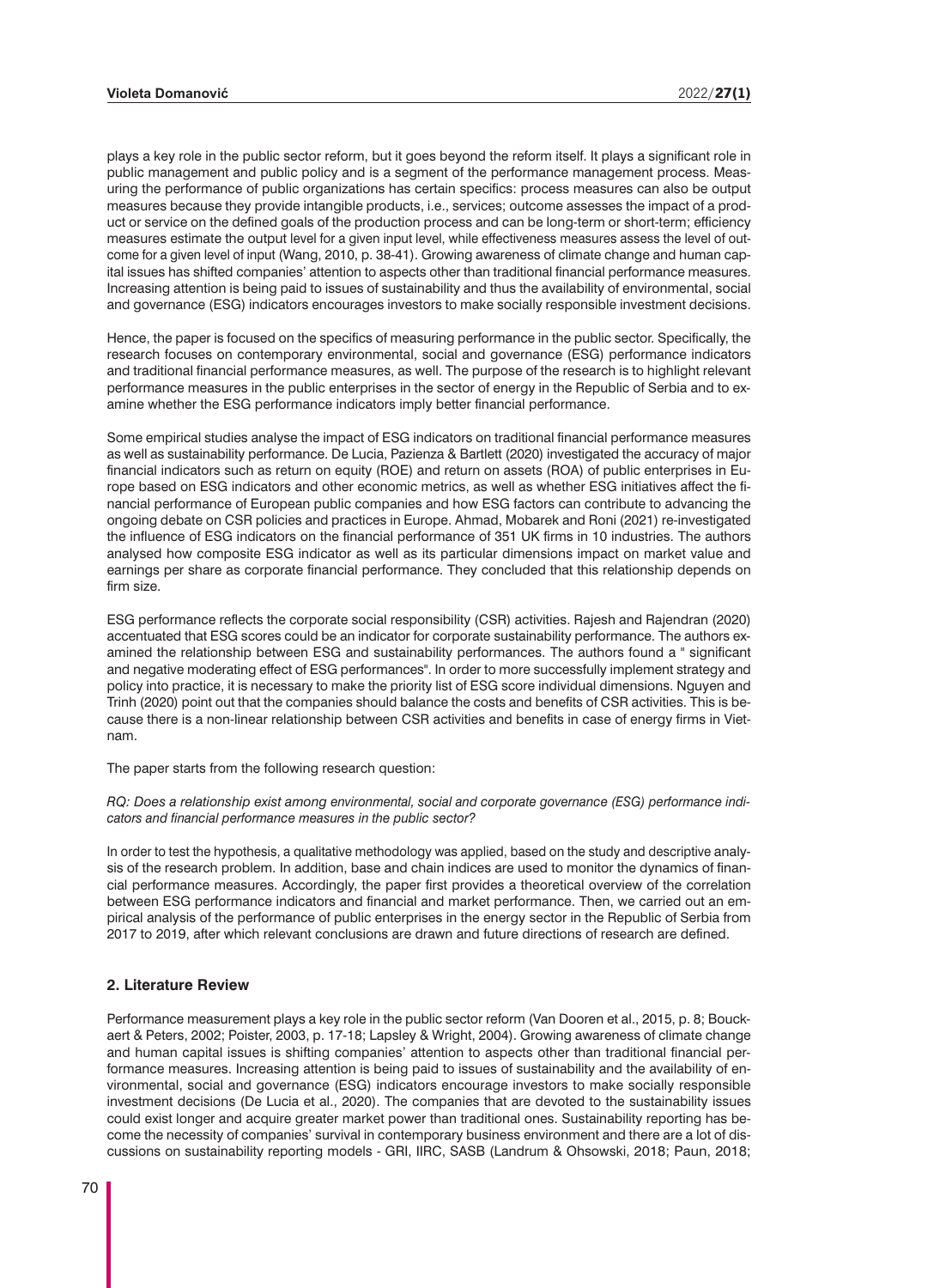Shoaf, Jermakowicz & Epstein, 2018). The new Law on Accounting of the Republic of Serbia on January 1, 2020, introduced the obligation of non-financial reporting, which is in line with the Sustainable Development Goals that imply that countries should encourage large and transnational companies to integrate sustainable practice in business and include sustainability information in their reporting (Law on Accounting, 2019; Responsible Business Forum, https://odgovornoposlovanje.rs/vesti/fop/obaveza - nefinansijskog-izvestavanja-uskoro-i-za-kompanije-u-srbiji, Access date 03.11.2020 ). Bilbao-Terol, Arenas-Parra, Alvarez-Otero and Cañal-Fernández (2019) accentuated that corporate sustainability is imperative in a contemporary business environment. The authors accentuated that all corporations should consider both the positive and negative consequences of their corporate decisions. They integrated "CSR valuations with the financial performance in a unique measure of global sustainability performance".

Jintao, Licheng, Jiayuan, Siqin, Wadim and Streimikis (2019) examined how the concept of Corporate Social Responsibility affects the sustainability at the enterprise as well as the country levels. There was the energy sector in focus bearing in mind the importance of its economic, environmental and social impacts. The authors analysed the principal aspects of CSR activities where energy companies might give a positive impact on the sustainable energy development: decreasing the negative environmental impact, economic and social development and good governance. The authors accentuate that CSR could relieve the corruption risks in the energy sector and find that this is valid at the enterprise level.

Rongjia, Chunping and Weili (2020) investigated the differential effects of CSR dimensions on corporate financial performance across sectors in China. The authors quantified CSR efforts by corporate expenditures on CSR practices and found that the environmental dimension was in negative correlation with the "financial performance in capital-intensive manufacturing industries". The HR expenditure impacts are negative on financial performance "in the tertiary sector and resource intensive manufacturing industries". On the other hand, investments in the community are in positive correlation with the "financial performance in resourceintensive industries and other secondary sectors". Kemal and Serife (2020) considered the impact of ESG "performance on the economic performance of the Standard & Poor's 500 companies". The authors concluded that ESG model, generally, had a high impact on economic performance. However, they revealed that environmental performance had a weak relationship with the economic performance.

Saygili, Saygili and Taran (2021) examined corporate governance practices on "financial performance of Borsa Istanbul XKURY-indexed companies during 2007–2019". The authors analysed four aspects of corporate governance: "shareholders' rights, public disclosure and transparency, stakeholders' rights, and board of directors' functioning". The results showed that there was a positive correlation between stakeholder-oriented governance practices and financial performance measures, such as accounting measures for both financial and non-financial companies. Besides, shareholder protection policies have a negative impact on accounting performance measures, especially for non-financial industries, while the corporate practices that are referred to board of directors and public disclosure vary between financial and non-financial entities.

Johnson, Mans-Kemp and Erasmus (2019) examined the relationship between ESG indicators and financial performance in South Africa for 66 companies from six sectors, listed on the Johannesburg Stock Exchange between 2011 and 2016. The authors observed the significant relationships between ESG and financial performance depending on sectors. Siminica, Cristea, Sichigea, Noja and Anghel (2019) examined the correlation between the CSR dimensions – economic, environmental, social, financial performance (ROA, ROE) and corporate governance. The authors found that "CSR economic dimension had a positive impact on ROA, while CSR environmental and social dimensions have a negative impact on ROA, but corporate governance affects the financial performance measures in a positive manner".

De Lucia et al. (2020) concluded that there is a positive relationship between ESG practices and financial performance indicators, such as ROA and ROE. This becomes more apparent when companies also invest in ecoinnovation, employee productivity and diversification, and equal opportunities policies. Ahmad et al. (2021) found out that total ESG indicator has a positive and significant impact on financial performance depending on firm size. Considering the firm's individual dimensions, the results are mixed. Minutolo, Kristjanpoller and Stakeley (2019) investigated how disclosure of environmental, social and governmental practice and activities of the companies reflect on financial performance such as Tobin's Q and return on assets (ROA). The authors found out that this relationship depended on the size of the company according to sales and capitalization. Small companies are forced to focus on profit more than on ESG disclosure and it was vice versa with large companies.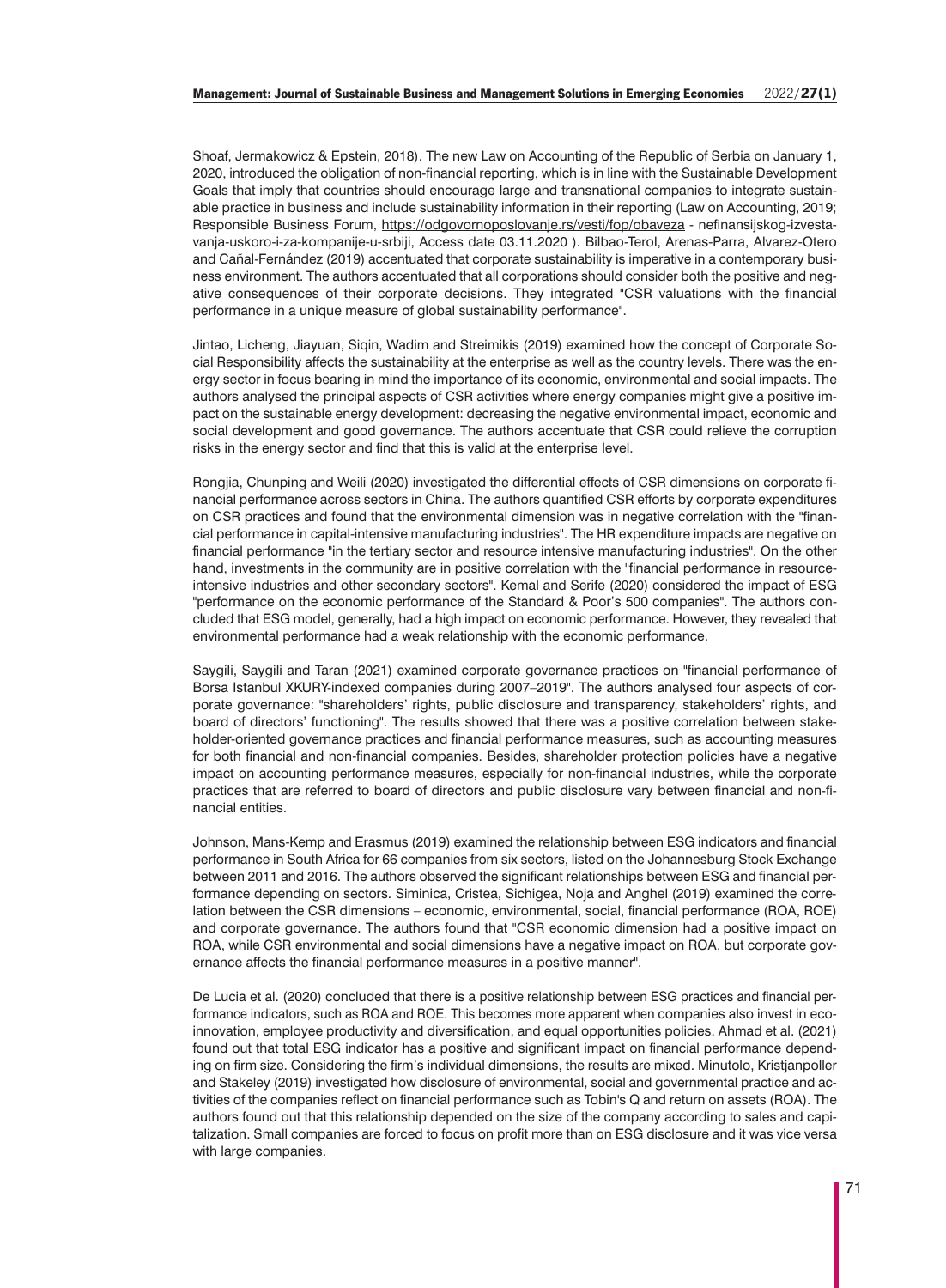Hussain, Rigoni and Cavezzali (2018) analysed the sustainability reports of 100 US firms that have the best performances and found that there was a poor and contradictory correlation between sustainability performance and sub-dimensions. Liagkouras, Metaxiotis and Tsihrintzis (2020) made an algorithm in order make "socially responsible portfolios" and emphasized that investors' welfare is in a negative correlation with the environmental and social aspects of their investments. Chen-En, Wen-Min & Shiu-Wan (2019) explored the correlation between "corporate social responsibility and financial performance of the creative industry". The research result showed that CSR has a significant positive impact on the financial performance of the creative industry. Garefalakis & Augustinos (2020) pointed out that ESG indicators should be weighted since all ESG factors are not of equal importance and suggested "the specific minimum and maximum weights per ESG dimensions so we could better understand the mere complexity of such composite scores". Rajesh (2020) examined which dimension of ESG factors should be improved in developing countries, such as India. The author points out that Environmental innovation score and CSR strategy score have a significant impact on ESG performance, while Shareholders, Management and Human rights score have the lowest impact on total ESG performance, respectively. Hence, the author concluded that the companies in developing countries should improve their Governance performance in order to get better sustainability score. Fiaschi, Giuliani, Nieri and Salvati (2020) examined what might be wrong with the application of ESG factors and developed "an index of corporate misconduct in relation with the understanding of the universal human rights". Daugaard (2020) points out that there are controversial opinions about the relationship between ESG and financial performance. The author considered many other issues regarding ESG investment, such as " human element, climate change, fund flows, fixed income and the rise of non-Western player.

Kalaitzoglou, Pan and Niklewski (2020) investigated how specificities of companies affected the correlation between CSR and corporate financial performances. The authors suggested the "threshold level at which the marginal influence of CSR and financial performance become positive". Landau, Rochell, Klein and Zwergel (2020) investigated the role of integrated reporting in annual reports and accentuated the role of the reports' quality for market valuation of the companies. Grassmann (2011) investigated the interconnection between CSR activities costs and firm value. Integrated reporting on financial as well as non-financial performance was used as a moderator. Grassmann (2021) revealed that integrated reporting had a positive moderating role in the relationship between environmental costs and company value, which is not the case for social costs and company value.

Huang (2021a) considers to what extent environmental, social and governance factors impact firm value and how institutional investors could merge these factors in their decision-making. The author starts from three different perspectives: conventional financial - pointing out that ESG factors have a positive and significant impact on corporate financial performance measures; agency theory - pointing out that ESG disclosure reduces informational asymmetry between managers and shareholders and stakeholder perspective - pointing out that ESG factors have an impact on all other stakeholder decision-making. Huang (2021b) made a review and consolidated various theoretical and empirical studies referred to the correlation between ESG factors and corporate financial performance measures. Generally, the conclusion is that there is a positive and statistically significant but economically frugal interconnection. Besides, the author found out that the environmental dimension had a stronger impact on corporate financial performance than social or governance ones. Also, the correlation is stronger on operating performance than on accounting performance. On the other hand, the impact is stronger on accounting than on market performance. Huang (2021c) integrated different approaches and theories in order to conclude why profit-seeking companies perform environmental, social and governmental practices and in what relationships these ESG factors with the corporate performance are.

Kuzey, Uyar, Nizaeva and Karaman (2021) state that there is no universal answer on the question whether CSR practices impact corporate financial performance. They point out that it depends on metrics and on the sector. Buallay (2020) made a comparison between the manufacturing and the banking sectors in terms of the level of sustainability reporting and the impact of sustainability reporting on financial and market performance. The author concluded that ESG indicators have a positive impact on operational, financial and market performance in the manufacturing sector, but a negative one in the banking sector. Nguyen (2021) has found out that there is no coherence between environmental and financial performance in heavily polluting industries in China. Hence, the authors point out that there is a necessity of reporting more environmental performance, which would have significant influence on major stakeholders through making up their decisions, and what would give a positive impact on financial performance of the companies in heavily polluting industries. Kuo, Chen and Meng (2021) examined whether ESG practices in airline companies contributed to better corporate financial performance or not. The authors concluded that at the very beginning, ESG practices and financial performance were in negative correlation and later on, the relationship between ESG and financial performance gradually increased. The authors for the first time introduce airline owner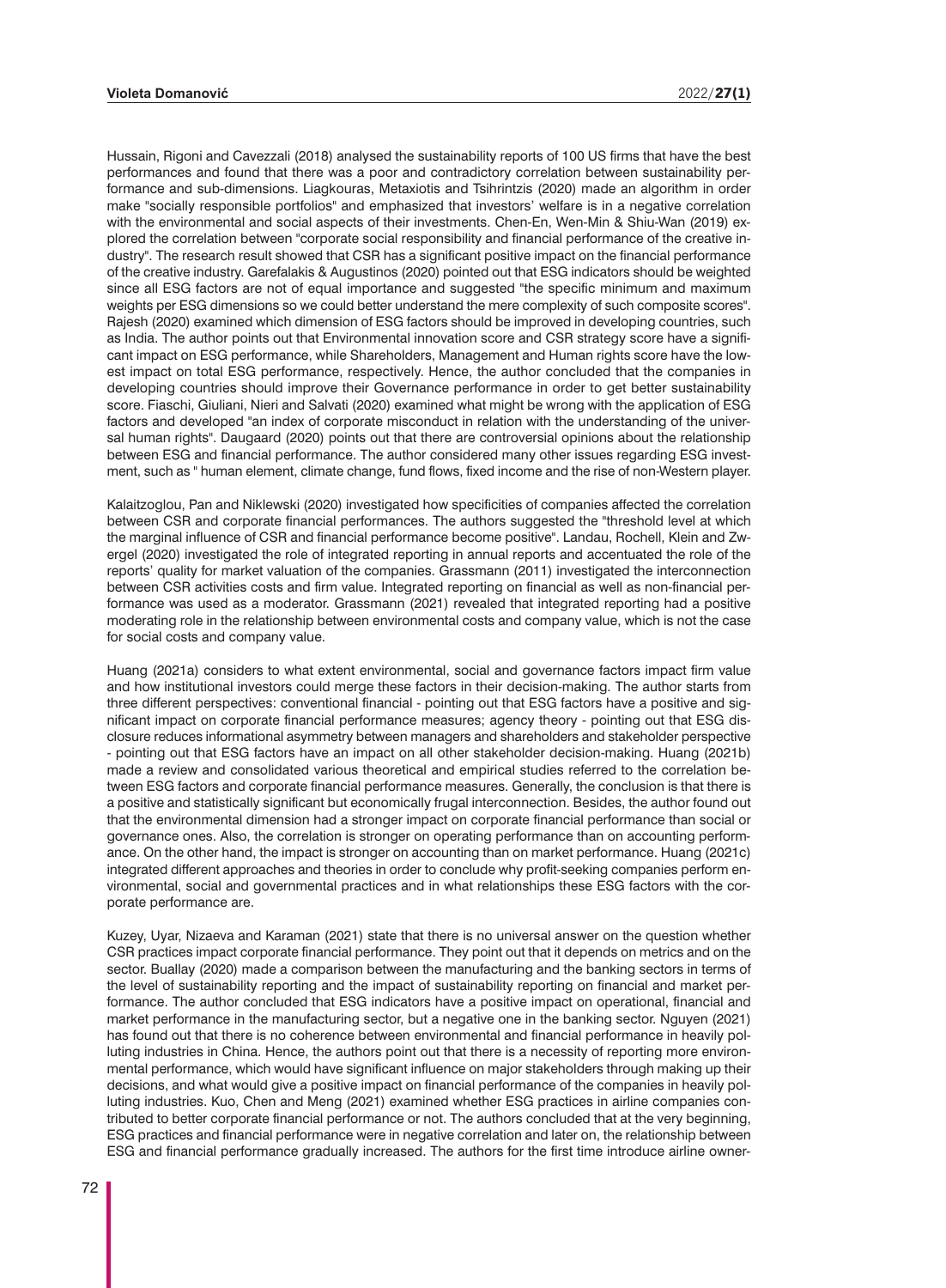ship type as a moderator between ESG performance and return on assets as a corporate financial performance. Okafor, Adeleye and Adusei (2021) examined the relationship between CSR practices and corporate financial performance in U.S. tech companies. The authors revealed the positive correlation between CSR and revenue, ROA and stock value increase, but not with the Tobin's Q.

Khaled, Ali and Mohamed (2021) revealed that it is more possible that companies which have better profitability measures and size would achieve better sustainability performance. Besides, the financial leverage has a significant influence on corporate ESG performance. Hristov, Appolloni, Chirico and Cheng (2021) gave a systematic review of the possibilities and limitations of introducing the environmental dimension into the performance management system. Also, the authors developed a new and original conceptual model for introducing the environmental factors into the whole strategic management process. Seong and Cheol (2019) examined how managerial efficiency impacts on CSR outcomes. The authors emphasized that "efficient managers are more interested in improving corporate financial performances than in environmental dimension of CSR". Cho and Lee (2019) examined the relationship among "managerial efficiency, corporate social responsibility and financial performance and found, on average, managerial efficiency to be in positive correlation with a following change in corporate social performance, even though the coherence was weak at the level of total corporate social performance".

# **3. Research Methodology**

In order to test the starting hypothesis, a sample of four large Serbian companies in the energy sector was used. Only companies with over 500 employees were taken. Data were collected on the web site of the Agency for Business Registers of the Republic of Serbia. Table 1 shows the list of large companies in the field of energy supply in the Republic of Serbia. Public companies in the field of energy have been singled out in relation to the definition of energy activity (The Energy Law (2018), https:// paragraf.rs/propisi/zakon\_o\_energetici.html. Date of access 03.11.2020).

| Ordinal<br>numbers | Public enterprises in the energy sector |
|--------------------|-----------------------------------------|
|                    | JP "Elektroprivreda Srbije" Beograd"    |
|                    | 'Elektromreža Srbije" a.d. Beograd      |
| з                  | JP "Srbija Gas" Novi Sad                |
|                    | JP PEU "Resavica" Resavica              |

**Table 1:** List of public companies in the field of energy in the Republic of Serbia

*Source*: Author, based on the Energy Law (2019)

Based on annual financial statements, non-financial reporting of public companies in the Republic of Serbia is monitored, i.e., whether companies invest in environmental protection (environmental indicator - E), social protection and professional development of employees (social indicator - S), as well as whether they implement activities directed to faster and more consistent implementation of corporate governance (governmental indicator - G). In order to have a better tabular overview, the companies are numbered as follows: JP "Elektroprivreda Srbije" - 1, "Elektromreža Srbije'' - 2, JP '' Srbija Gas '' - 3 and JP PEU ''Resavica '' - 4. Relevant financial performance indicators were calculated on the basis of data from official correct financial statements published on the website of the Business Registers Agency (Business Registers Agency, https://www.apr.gov.rs). The observation period is three years, i.e., from 2017 to 2019. The dynamics of selected financial indicators is graphically illustrated, based on the base and chain indices. The financial performance indicators are the rate of return on the average assets value (ROA), the rate of return on the average equity value (ROE) and the economy ratio. ROA is calculated as the ratio between net profit and average assets value. ROE is calculated as the ratio between net profit and average equity value. In some companies there was no possibility to calculate ROE due to the fact that these companies in the observed years had a loss above the amount of capital due to a large loss from previous years and/or loss in the current year. The economy ratio is calculated as the ratio between total income and total expenses. The economy ratio threshold is 1.

# **4. Results and Discussion**

Table 2 shows the representation of ESG indicators in the annual financial statements of the observed companies.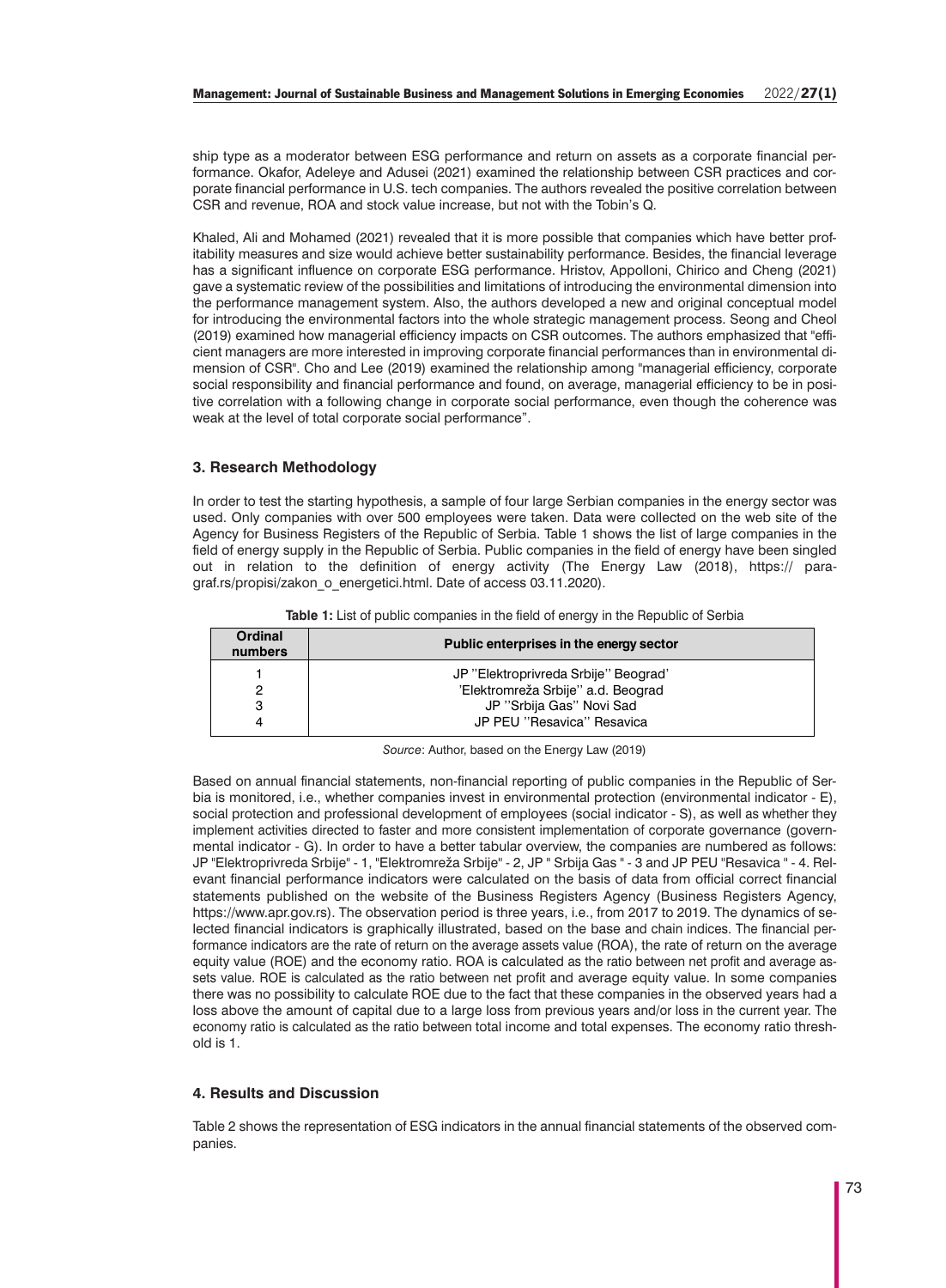| <b>ESG</b>    |   | 2017 |   | 2018 |   |          | 2019 |   |  |
|---------------|---|------|---|------|---|----------|------|---|--|
| indicators    | 2 | 3    | 4 | 2    | 3 | 4        |      | з |  |
| Environmental |   |      |   |      |   | $\,{}^+$ |      |   |  |
| Social        |   |      | + |      |   | $\pm$    |      |   |  |
| Governance    |   |      |   |      |   |          |      |   |  |

**Table 2:** ESG indicators in annual financial statements

*Source:* Author, based on the Annual financial statements

Based on the data from Table 2, it can be concluded that all observed large public companies have invested certain funds in environmental protection in all observed years. The company JP ''Srbija Gas'' and JP PEU ''Resavica'' pay special attention to social issues. Not all companies take action to improve the public sector governance. ''Elektromreža Srbije'' undertook corporate governance activities in 2018 and 2019, and JP ''Serbia Gas'' have undertaken the same in all observed years. Only JP ''Srbija Gas'' reports on all ESG indicators in all years of the observed period.

Table 3 shows the financial performance indicators of the company JP "Elektroprivreda Srbije" from 2017 to 2019.

| <b>Financial performance</b> | 2017        | 2018        | 2019          |
|------------------------------|-------------|-------------|---------------|
| Total income                 | 271,283,230 | 276,705,270 | 288,482,395   |
| Total expenses               | 254,931,592 | 269,613,265 | 276,635,188   |
| Profit before tax            | 4,678,630   | 3,284,723   | 5,468,160     |
| Net profit                   | 3,396,385   | 1,588,784   | 3,662,141     |
| Average assets value         | 996,077,610 | 984.687.721 | 977,805,509   |
| Average equity value         | 689,461,475 | 682.736.703 | 676,122,584.5 |
| <b>ROA</b> (%)               | 0.34        | 0.16        | 0.37          |
| <b>ROE</b> (%)               | 0.49        | 0.23        | 0.54          |
| <b>Economy ratio</b>         | 1.06        | 1.03        | 1.04          |

**Table 3:** Financial performance indicators of the company JP "Elektroprivreda Srbije" in 000 RSD

*Source*: Author's calculation, based on data from public correct financial statements available on the website of the Business Registers Agency, https://Date of access 03.11.2020.

Table 4 shows the dynamics of financial performance for the company JP "Elektroprivreda Srbije" from 2017 to 2019. It can be noticed that in 2018, all observed indicators decreased. In 2019, ROA increased by about 9% and ROE by about 10% compared to 2017. It is important to point out that in 2019, there was a noticeable increase in ROA and ROE, by as much as 131, or 135%, respectively, compared to the previous 2018. It is important to point out here that the observed company in its Annual financial statements reports on the environmental indicator, i.e., investment in environmental protection, but not on social and governance indicators. Thus, it is hard to make a relationship between environmental indicator and financial performance indicators.

| Table 4: Financial performance dynamics for JP "Elektroprivreda Srbije"in the period 2017-2019 |  |  |  |  |
|------------------------------------------------------------------------------------------------|--|--|--|--|
|------------------------------------------------------------------------------------------------|--|--|--|--|

| Years | <b>ROA</b> |     | <b>ROE</b> |     | <b>Economy ratio</b> |     |
|-------|------------|-----|------------|-----|----------------------|-----|
|       | BI         | СI  | BI         | СI  | BI                   | CI  |
| 2017  | 100        |     | 100        |     | 100                  | -   |
| 2018  | 47         | 47  | 47         | 47  | 97                   | 97  |
| 2019  | 109        | 231 | 110        | 235 | 98                   | 101 |

\*BI – Base Indices; CI – Chain Indices

Source: Author's calculation

Table 5 shows the financial performance indicators of the company "Elektromreža Srbije" from 2017 to 2019.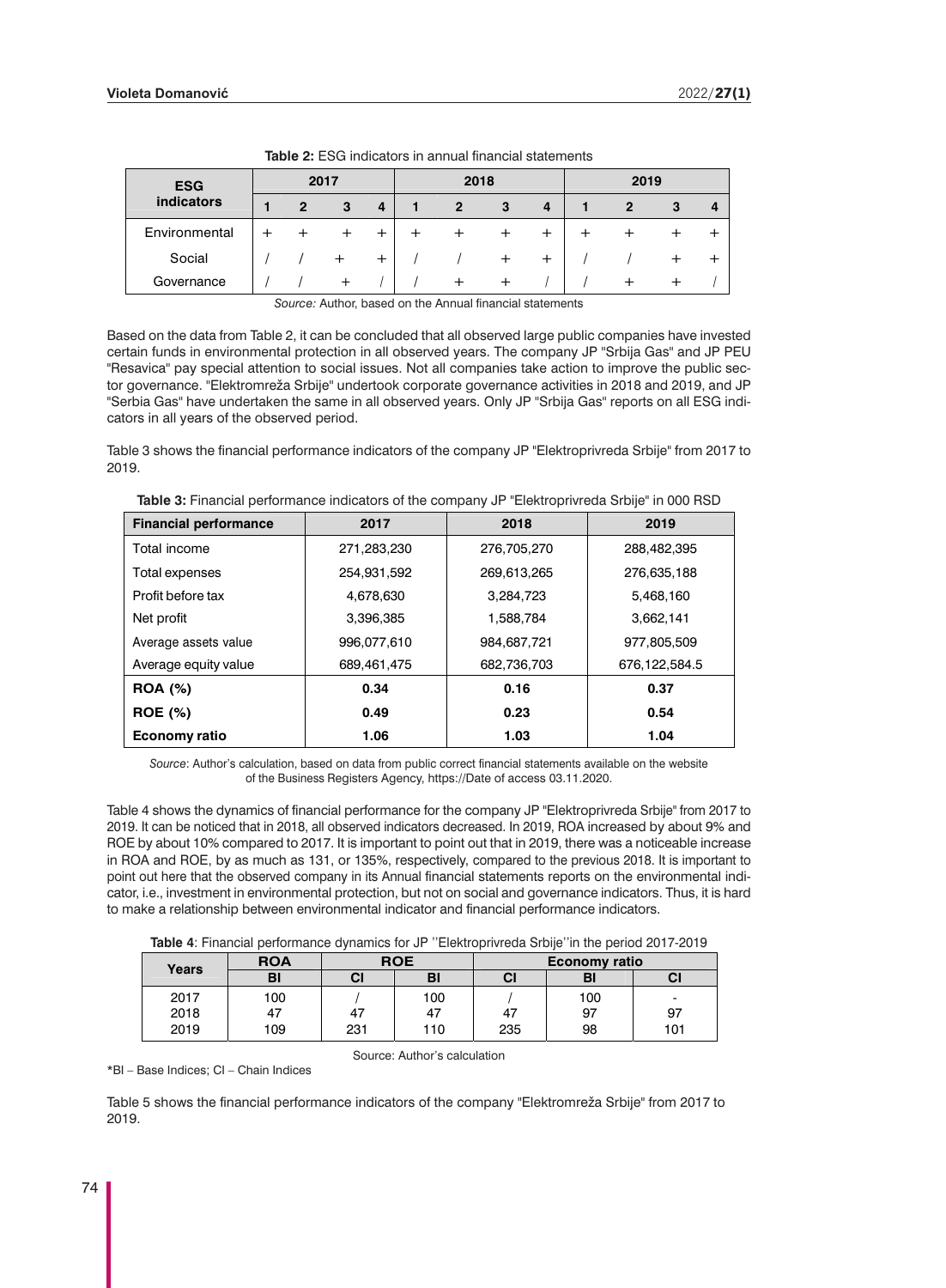| <b>Financial performance</b> | 2017         | 2018         | 2019         |
|------------------------------|--------------|--------------|--------------|
| Total income                 | 25,660,421   | 25,633,299   | 25,204,196   |
| Total expenses               | 21,944,300   | 22,608,959   | 24,015,855   |
| Profit before tax            | 3,716,121    | 3,024,340    | 1,188,341    |
| Net profit                   | 3,024,346    | 2,535,127    | 1,092,542    |
| Average assets value         | 90,855,577   | 90,638,661.5 | 90,975,072.5 |
| Average equity value         | 59,288,082.5 | 60,666,143.5 | 61,529,519   |
| <b>ROA</b> (%)               | 3.33         | 2.8          | 1.2          |
| <b>ROE</b> (%)               | 5.10         | 4.18         | 1.78         |
| Economy ratio                | 1.17         | 1.13         | 1.05         |

**Table 5:** Financial performance indicators of the company "Elektromreža Srbije" in 000 RSD

Source: Based on data from public correct financial statements available on the website of the Business Registers Agency, https://Date of access 03.11.2020

Table 6 shows the dynamics of financial performance of the company "Elektromreža Srbije" from 2017 to 2019. There is a decline in all indicators in all observed years, both in relation to the base year (2017) and in relation to the previous year (chain indices). The biggest drop is in 2019, in ROA and ROE, in comparison with 2018. A slightly smaller decline is noticeable in the economy ratio. The observed company has environmental and governance performance indicators in its Annual financial statements, i.e., reports on investment in environmental protection and development of corporate governance, which did not have effects on improving financial performance in a given period. On the contrary, all financial performance indicators had been decreasing during this period. This result is not consistent with the research results of many empirical studies (Ahmad et al., 2021; De Lucia et al., 2020; Liagkouras et al., 2020; Rongjia et al., 2020; Jintao et al., 2019). However, the result is comparable with those of other studies. Kemal and Serife (2020) revealed that environmental performance had a weak relationship with the economic performance. Siminica et al. (2019) found out that ROA is in a negative correlation with the environmental and social dimensions of CSR. Hussain et al. (2018) revealed that the coherences among different dimensions of sustainability performance and sub-dimensions are quite weak and contradictory.

| Table 6: Financial performance dynamics for "Elektromreža Srbije" from 2017 to 2019 |  |  |  |  |  |  |
|-------------------------------------------------------------------------------------|--|--|--|--|--|--|
|-------------------------------------------------------------------------------------|--|--|--|--|--|--|

|       | <b>ROA</b> |    | <b>ROE</b> |    | <b>Economy ratio</b> |    |  |
|-------|------------|----|------------|----|----------------------|----|--|
| Years | BI         | CI | BI         | u  |                      |    |  |
| 2017  | 100        |    | 100        |    | 100                  |    |  |
| 2018  | 84         | 84 | 82         | 82 | 97                   | 97 |  |
| 2019  | 36         | 43 | 35         | 43 | 90                   | 93 |  |

*Source:* Author's calculation

\*BI – Base Indices; CI – Chain Indices

Table 7 shows financial performance indicators for JP "Srbija Gas" from 2017 to 2019.

| <b>Financial performance</b> | 2017                  | 2018                  | 2019        |  |  |  |  |
|------------------------------|-----------------------|-----------------------|-------------|--|--|--|--|
| Total income                 | 88,129,179            | 86,520,993            | 95,309,437  |  |  |  |  |
| Total expenses               | 61,418,917            | 74,042,635            | 86,888,294  |  |  |  |  |
| Profit before tax            | 16,544,673            | 4,987,909             | 4,579,804   |  |  |  |  |
| Net profit                   | 16,723,376            | 5,812,655             | 4,771,689   |  |  |  |  |
| Average asset value          | 131,821,149           | 152,061,366           | 186,025,570 |  |  |  |  |
| Average equity value         | Loss above the equity | Loss above the equity | 118,796,637 |  |  |  |  |
| <b>ROA</b> (%)               | 12.67                 | 3.82                  | 2.57        |  |  |  |  |
| <b>ROE (%)</b>               | $\star$               | $\star$               | 4.02        |  |  |  |  |
| Economy ratio                | 1.43                  | 1.17                  | 1.10        |  |  |  |  |

**Table 7:** Financial performance indicators for JP "Srbija Gas" in 000 RSD

*Source:* Based on data from public correct financial statements available on the website of the Business Registers Agency, https://Date of access 03.11.2020

**\***Note: Considering that the company has a capital of 0 in 2017 and 2018 because it made a loss above the amount of capital, therefore the rate of return on capital (ROE) was not calculated.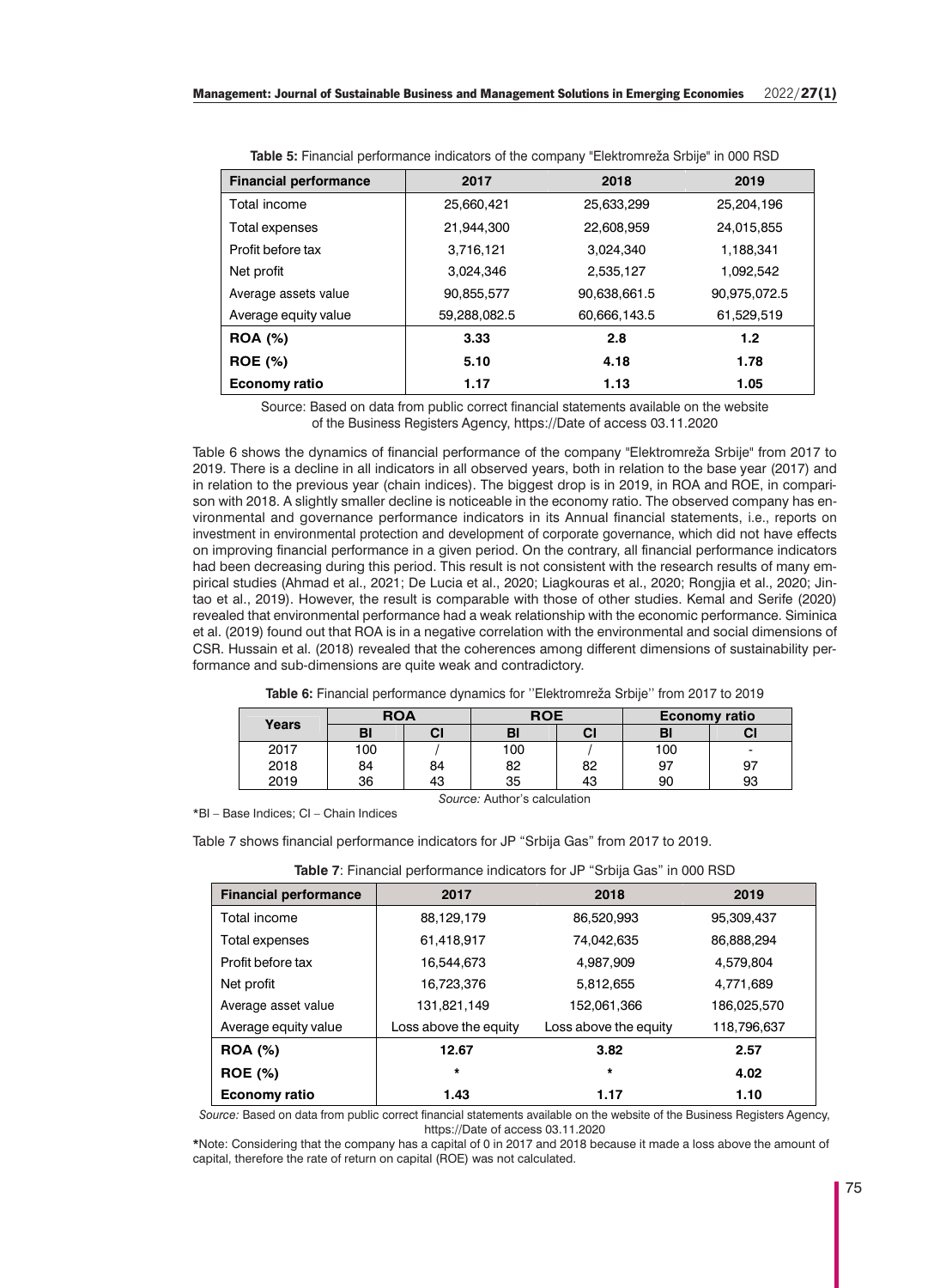Table 8 shows the dynamics of financial performance of the company JP "Serbia Gas" from 2017 to 2019. There is a decline in the observed indicators in all years of the observed period. A drastic decline is noticeable in ROA, by 70% compared to the base year and by 80% in 2019 compared to 2018. Due to the realized loss above the amount of capital in 2017 and 2018, it was not possible to calculate the ROE and monitor its dynamics. The economy ratio has declined, but not as drastically as ROA, however, in a slightly smaller percentage. Namely, in all years, the company is above the threshold of economy, that is, it operated economically, but that economy is getting smaller and smaller. It is important to point out that the observed company in its Annual financial statements report on all ESG indicators, but also, a positive link cannot be made between ESG indicators and financial performance. Namely, although the company made investments in environment protection, human resources welfare, corporate governance, ROA and economy ratio decreased, and ROE could not be even calculated because of a loss above the amount of capital. The results are also absolutely or partially consistent with those of other studies. Saygili et al. (2021) showed that there was a positive correlation between corporate governance practices directed toward stakeholders and financial performance measures, such as accounting measures for financial and non-financial companies. On the contrary, corporate governance practices directed toward the shareholders had a negative impact on accounting performance measures, especially for non-financial industries. Besides, corporate governance practices directed toward the board of directors and public disclosure deviate among financial and non-financial entities. Kemal and Serife (2020) found out that environmental performance does not impact so much on the economic performance. Rongjia et al. (2020) conclude that the environmental dimension was in negative correlation with the financial performance in capital-intensive manufacturing industries; social and financial performance is in a negative correlation in the tertiary sector and resource intensive manufacturing industries.

Siminica et al. (2019) found that ROA was in a negative correlation with the environmental and social dimensions of CSR; ROE was in a positive correlation with the economic and social dimensions, and corporate governance has a positive impact on financial performance. Johnson et al. (2019) concluded that there is no unified relationship between ESG and financial performance, but it depends on what sector this is about. Hussain et al. (2018) revealed poor and discordant coherence among CSR and financial performance.

| Years | <b>ROA</b> |    |         | <b>ROE</b> |     | <b>Economy ratio</b> |
|-------|------------|----|---------|------------|-----|----------------------|
|       | BI         | СI | BI      | СI         | BI  | СI                   |
| 2017  | 100        |    | 100     |            | 100 |                      |
| 2018  | 30         | 30 | $\star$ | *          | 82  | 82                   |
| 2019  | 20         | 67 | *       | *          |     | 94                   |

*Source:* Author's calculation

**Table 8:** Financial performance dynamics for JP ''Srbija Gas'' in the period 2017-2019

\*BI – Base Indices; CI – Chain Indices

Table 9 shows financial performance indicators for JP PEU ''Resavica'' from 2017 to 2019.

| <b>Financial performance</b> | 2017                  | 2018           | 2019           |
|------------------------------|-----------------------|----------------|----------------|
| Total income                 | 6,740,328             | 6,718,353      | 6,750,736      |
| Total expenses               | 9,004,738             | 8,859,723      | 8,191,338      |
| Loss before tax              | $-2,245,600$          | $-2,156,927$   | $-1,440,602$   |
| Net loss                     | $-2,210,940$          | $-2,125,733$   | $-1,452,706$   |
| Average assets value         | 8,406,717,5           | 7,442,113,5    | 7,322,432      |
| Average equity value         | Loss above the equity | Loss above the | Loss above the |
|                              |                       | equity         | equity         |
| <b>ROA</b> (%)               | $\star$               | $\star$        | $\star$        |
| <b>ROE</b> (%)               | $\star$               | *              | $\star$        |
| <b>Economy ratio</b>         | 0.75                  | 0.75           | 0.82           |

**Table 9**: Financial performance indicators for JP PEU ''Resavica'' in 000 RSD

*Source:* Based on data from public correct financial statements available on the website of the the Business Registers Agency, https://Date of access 03.11.2020

**\***Note: Considering that the company has a capital of 0 in 2017 and 2018 because it made a loss above the amount of capital, therefore the rate of return on capital (ROE) was not calculated. Due to the realized net loss and loss above the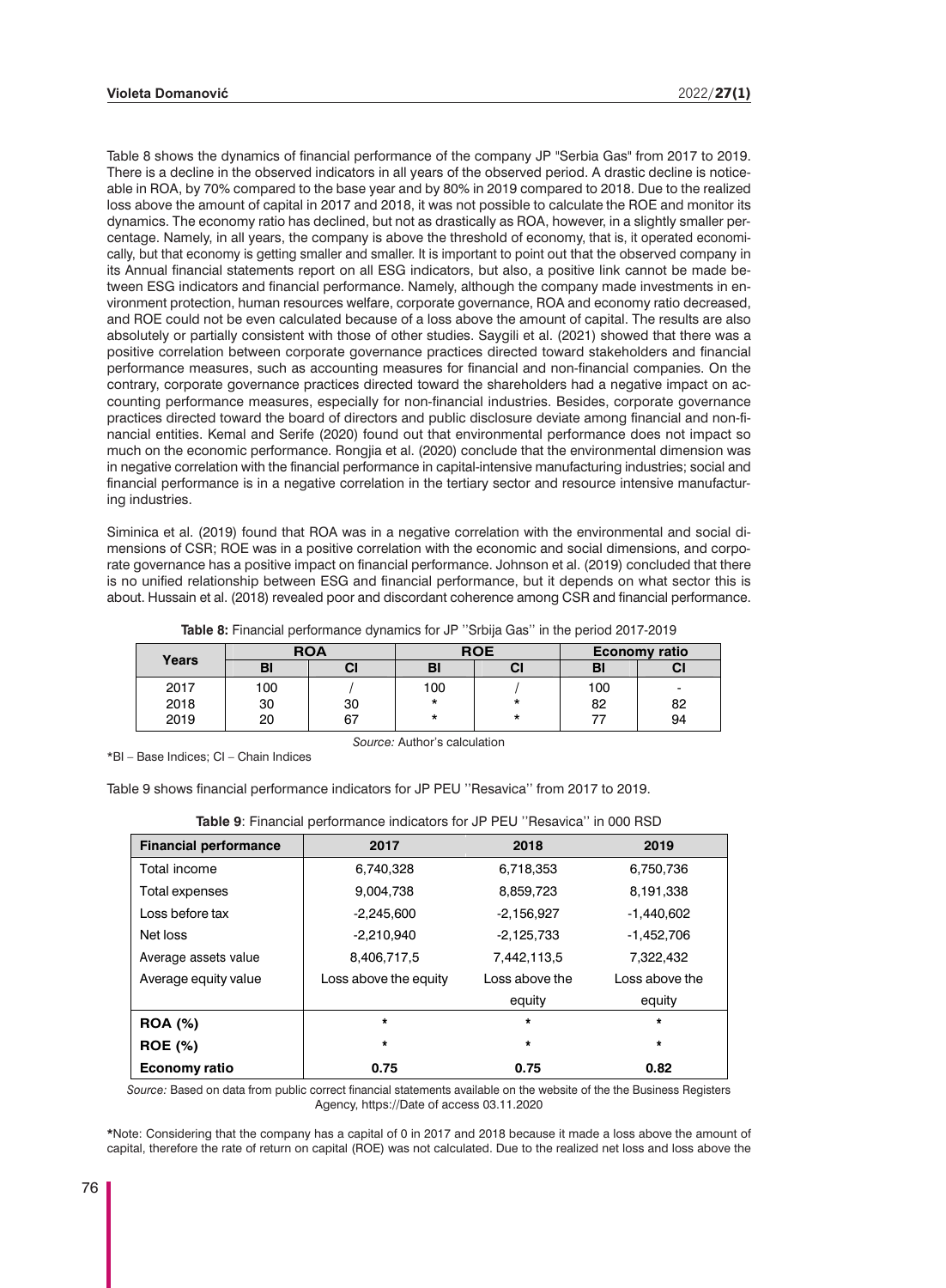### **Management: Journal of Sustainable Business and Management Solutions in Emerging Economies** 2022/**27(1)**

amount of capital, it was not possible to calculate and monitor the dynamics of ROA and ROE. It is noticed that the ratio of economy is below the threshold of economy (that is, below 1), which means that the company did not operate economically, but economy has an upward trend.

Table 10 shows the dynamics of financial performance for the company JP PEU "Resavica" from 2017 to 2019.

|              |         | <b>ROA</b> |     | <b>ROE</b> |     | <b>Economy ratio</b> |
|--------------|---------|------------|-----|------------|-----|----------------------|
| <b>Years</b> | B.      | СI         | вı  |            | BI  |                      |
| 2017         | 100     |            | 100 |            | 100 | -                    |
| 2018         | $\star$ | *          | *   | $\star$    | 100 | 100                  |
| 2019         | $\star$ | *          | *   | $\star$    | 114 | 109                  |

*Source:* Author's calculation

**Table 10:** Financial performance indicators for JP PEU ''Resavica'' from 2017 to 2019

\*BI – Base Indices; CI – Chain Indices

In 2019, there was an increase of 14% compared to 2017, and in 2019 by 9% compared to 2018. The observed company reports on environmental and social indicators, which had no effect on financial performance. Namely, it was not possible even to calculate ROA and ROE because of net loss and loss above the amount of capital. Thus, we might conclude that here is no relationship between environmental and social performance indicators and financial performance measures. Such a result is comparable with the abovementioned results of other empirical studies (Saygili et al, 2021; Kemal and Serife, 2020; Rongjia et al., 2020; Siminica et al., 2019; Johnson et al., 2019; Hussain et al., 2018).

Table 11 shows the linkage between implementation of ESG indicators and financial performance.

**Table 11:** ESG indicators and financial performance

#### JP "Elektroprivreda Srbije" Beograd

| <b>ESG</b><br><b>INDICATORS</b> |  | <b>ROA (%)</b> |      |      | <b>ROE (%)</b> |      |      | <b>Economy ratio</b> |      |      |
|---------------------------------|--|----------------|------|------|----------------|------|------|----------------------|------|------|
|                                 |  | 2017           | 2018 | 2019 | 2017           | 2018 | 2019 | 2017                 | 2018 | 2019 |
|                                 |  | 0.34           | 0.16 | 0.37 | 0.49           | 0.23 | 0.54 | .00                  | .03  | .04  |

Source: Author's calculation

Source: Author's calculation

## "Elektromreža Srbije" a.d. Beograd

| <b>ESG</b><br><b>INDICATORS</b> |  | <b>ROA (%)</b> |      |      | <b>ROE</b> (%) |      |      | Economy ratio |      |      |
|---------------------------------|--|----------------|------|------|----------------|------|------|---------------|------|------|
| E.                              |  | 2017           | 2018 | 2019 | 2017           | 2018 | 2019 | 2017          | 2018 | 2019 |
|                                 |  | 3.33           | 2.8  | 1.2  | 5.10           | 4.18 | 1.78 | 1.17          | .13  | 1.05 |

#### JP "Srbija Gas" Novi Sad

| <b>ESG</b><br><b>INDICATORS</b> |  |   | <b>ROA (%)</b> |      |      | <b>ROE (%)</b> |      |      | <b>Economy ratio</b> |      |      |
|---------------------------------|--|---|----------------|------|------|----------------|------|------|----------------------|------|------|
| Ε                               |  | G | 2017           | 2018 | 2019 | 2017           | 2018 | 2019 | 2017                 | 2018 | 2019 |
|                                 |  |   | 12.67          | 3.82 | 2.57 | $\star$        | *    | 4.02 | 1.43                 |      | .10  |

Source: Author's calculation

## **JP PEU "Resavica" Resavica**

| <b>ESG</b><br><b>INDICATORS</b> |  |   | <b>ROA</b> (%) |      |      | <b>ROE (%)</b> |      |      | <b>Economy ratio</b> |      |      |
|---------------------------------|--|---|----------------|------|------|----------------|------|------|----------------------|------|------|
|                                 |  | G | 2017           | 2018 | 2019 | 2017           | 2018 | 2019 | 2017                 | 2018 | 2019 |
|                                 |  |   |                |      |      | *              |      |      | 0.75                 | 0.75 | 0.82 |

Source: Author's calculation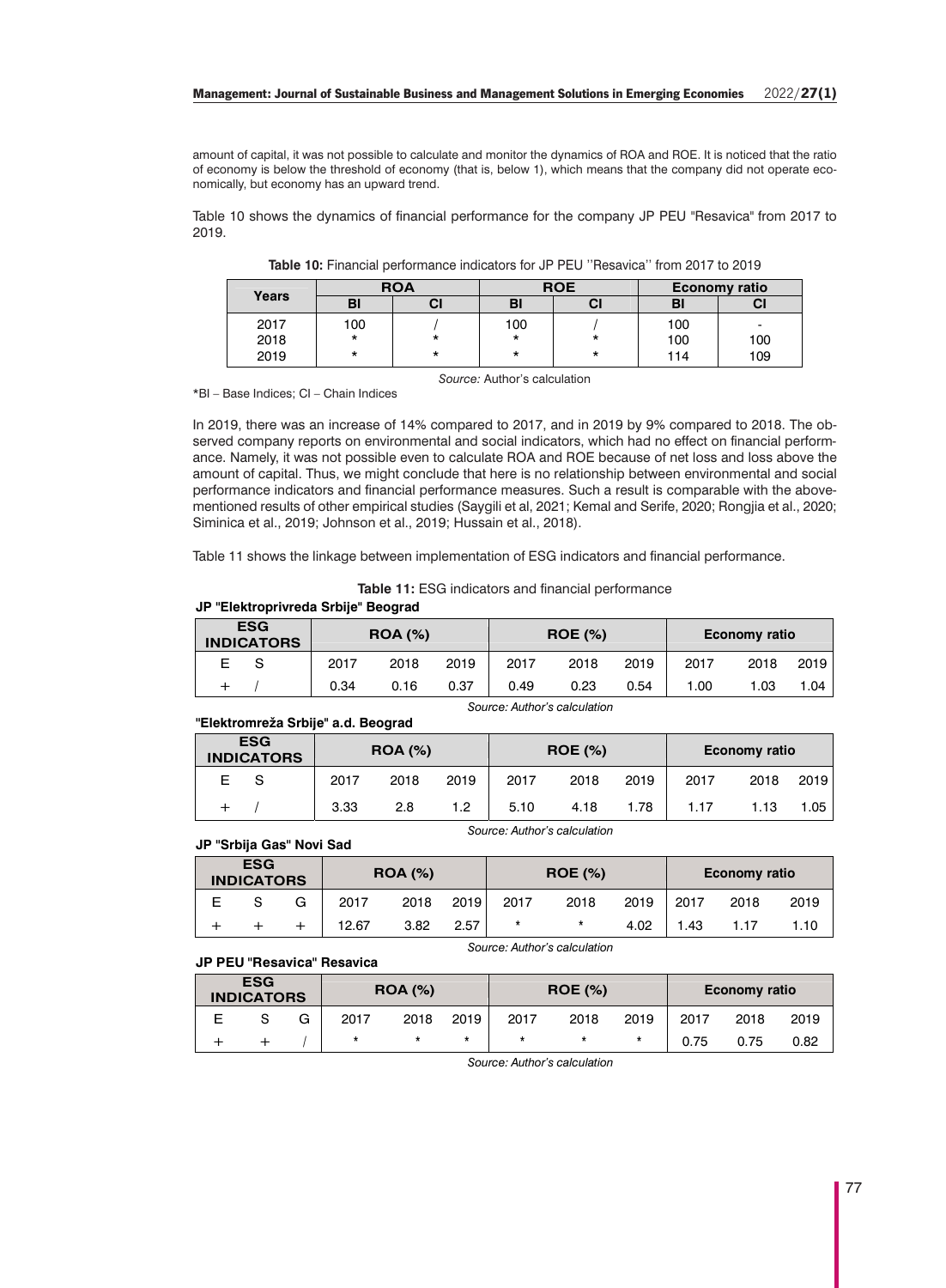# **Conclusion**

In public enterprises, performance measurement systems serve as a catalyst for improved service quality, better program effectiveness, greater customer responsiveness, or more efficient operations. However, measuring performance is not a panacea for all problems and challenges. Many problems of public companies are not visible, at first glance they do not have simple solutions and they do not have enough resources to effectively address the problems. In addition, strategic decisions, priorities, goals and tasks are often made in difficult politicized contexts characterized by competing interests at different levels, strong personalities and abandonment of principles for the sake of some compromise. The social, economic and environmental spheres are interconnected so as to create a circular value chain of supply in the company. With this integrated strategy, companies are increasingly gaining a sustainable competitive advantage in the global market. Hence, companies that practice business sustainability can survive longer than traditional companies and can achieve greater market power.

The results of the research show that in public companies that do full or partial reporting on ESG indictors, there is no direct and positive correlation between the application of ESG indicators and financial performance. Given the strategic importance of public companies on the efficiency of the entire macro economy, an important question is how to balance the level and dynamics between investments in environmental protection, social welfare of employees and development of corporate governance, on the one hand, and financial performance, on the other. This is aimed at long-term micro and macroeconomic stability.

The research has certain limitations. *First,* there is a small sample to draw valid conclusions from and it is difficult to present general views regarding the correlation of ESG indicators and financial performance of companies*. Second*, the new Law on Accounting is in force in the Republic of Serbia from January 1, 2020, which envisages the obligation of non-financial reporting for public companies as well, so that the effects on financial performance would be observed in the future. *Third*, only certain measures of economy and profitability are selected here, but there are also indicators of liquidity and activity of the company and the like.

Therefore, it would be good to increase the sample in the future and after the next three-year period to monitor financial performance and application of ESG indicators, after which it will be possible to draw more concrete conclusions and propose measures to improve micro and macroeconomic efficiency.

#### **Acknowledgements**

*This paper is a part of the interdisciplinary research Project (No. 41010), which is funded by the Ministry of Education, Science and Technological Development of the Republic of Serbia. The first version of the paper entitled ''The specifics of performance measurement in the public sector: empirical evidence from the Republic of Serbia'' was presented at the Sixth International Scientific Conference entitled Contemporary Issues in Economics, Business and Management – EBM 2020, which was held at the Faculty of Economics, University of Kragujevac, on December 14th, 2020. It has been selected among the best for this Journal. The author was invited to submit the extended version of the paper to the journal Management: Journal of Sustainable Business and Management Solutions in Emerging Economies.* 

## **REFERENCES**

- [1] Business Register Agency (Agencija za privredne registre), Retrieved from https:// Date of access 03.11.2020.
- [2] Ahmad, N., Mobarek, A., Roni, N. N. (2021). Revisiting the impact of ESG on financial performance of FTSE350 UK firms: Static and dynamic panel data analysis. *Cogent Business & Management, 8*: 1900500. DOI:10.1080/23311975.2021.1900500.
- [3] Bilbao-Terol, A., Arenas-Parra, M., Alvarez-Otero, S., & Canal-Fernandez, V. (2019). Integrating corporate social responsibility and financial performance. *Management Decision*, *57*(2), 324-348.
- [4] Bouckaert, G., Peters, B. G. (2002). Performance measurement and management: The Achilles' heel in administrative modernization. *Public Performance & Management Review, 25,* 359-362.
- [5] Boyne, G. A. (2002). Public and private management: What's the difference? *Journal of Management Studies, 39*(1), 97-122.
- [6] Buallay, A. (2020). Sustainability reporting and firm's performance. *International Journal of Productivity and Performance Management, 69*(3), 431-445. DOI: 10.1108/IJPPM-10-2018-0371.
- [7] Chen-En, H., Wen-Min, L., & Shiu-Wan, H. (2019). Does CSR matter? Influence of corporate social responsibility on corporate performance in the creative industry. *Annals of Operations Research, 278,* 255- 279. DOI: 10.1007/s10479-017-2626-9.
- [8] Cho, Y. S., Lee, C. (2019). Managerial efficiency, corporate social performance, and corporate financial performance. *Journal of Business Ethics, 158*, 467–486. doi: 10.1007/s10551-017-3760-7.
- [9] Daugaard, D. (2020). Emerging new themes in environmental, social and governance investing: a systematic literature review. *Accounting & Finance, 60*(2)*,* 1501–1530. doi: 10.1111/acfi.12479.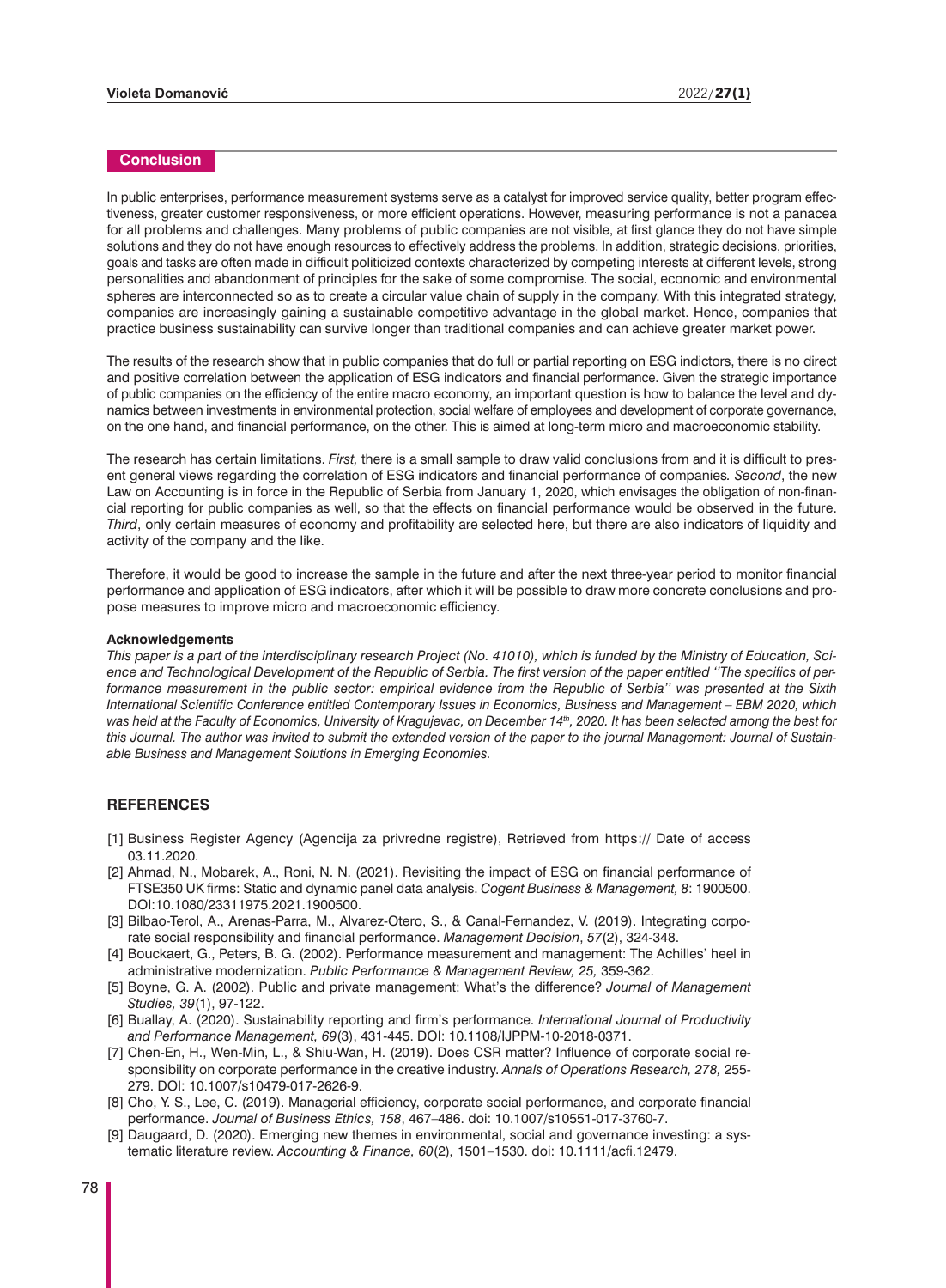- [10] De Lucia, C., Pazienza, P. & Bartlett, M. (2020). Does good ESG lead to better financial performances by firms? Machine learning and logistic regression models of public enterprises in Europe. *Sustainability, 12,* 5317, DOI: 10.3390/su12135317.
- [11] Dubnick, M. (2005). Accountability and the promise of performance: In search of mechanisms. *Public Performance and Management Review, 28*(3)*,* 376-417.
- [12] Fiaschi, D., Giuliani, E., Nieri, F, Salvati, N. (2020). Measuring corporate wrongdoing beyond the magic of ESG metrics. *Business Horizons, 63*(3), 287-299. DOI:10.1016/j.bushor.2019.09.004.
- [13] Forum for responsible business (Forum za odgovorno poslovanje), Retrieved from https://odgovornoposlovanje.rs/vesti/fop/obaveza-nefinansijkog-izvestavanja-uskoro-i-za-kompanije-u-srbiji, Date of access 03.11.2020.
- [14] Garefalakis, A., Augustinos, D. (2020). Looking back and forging ahead: the weighting of ESG factors. *Annals of Operations Research*, *294*, 151-189. DOI: 10.1007/s10479-020-03745-y.
- [15] Grassmann, M. (2021). The relationship between corporate social responsibility expenditures and firm value: The moderating role of integrated reporting. *Journal of Cleaner Production, 285,* DOI: 10.1016/j.jclepro.2020.124840.
- [16] Hristov, I., Appolloni, A., Chirico, A., Cheng, W. (2021). The role of the environmental dimension in the performance management system: A systematic review and conceptual framework. *Journal of Cleaner Production, 293,* DOI: 10.1016/j.jclepro.2021.126075.
- [17] Huang, D. Z. X. (2021a). Environmental, social and governance factors and assessing firm value: valuation, signalling and stakeholder perspectives. *Accounting & Finance,* Online Version of Record before inclusion in an issue*.* DOI: 10.1111/acfi.12849.
- [18] Huang, D. Z. X. (2021b). Environmental, social and governance (ESG) activity and firm performance: a review and consolidation. *Accounting & Finance, 61*(1), 335-360. DOI: 10.1111/acfi.12569.
- [19] Huang, D. Z. X. (2021c). An integrated theory of the firm approach to environmental, social and governance performance. *Accounting & Finance,* Online Version of Record before inclusion in an issue. DOI: 10.1111/acfi.12832.
- [20] Hussain, N., Rigoni, U., Cavezzalli, E. (2018). Does it pay to be sustainable? Looking inside the black box of the relationship between sustainability performance and financial performance. *Corporate Social Responsibility and Environmental Management, 25*, 1198–1211.
- [21] Jintao, L., Licheng, R., Jiayuan, Q., Siqin, Y., Wadim, S., & Streimikis, J. (2019). Corporate social responsibility and corruption: implications for the sustainable energy sector. *Sustainability, 11,* 4128, DOI: 10.3390/su11154128.
- [22] Johnson, R., Mans-Kemp, N., & Erasmus, P. D. (2019). Assessing the business case for environmental, social and corporate governance practices in South Africa. *South African Journal of Economic and Management Sciences*, *2*2(1), DOI:10.4102/sajems.v22i1.2727.
- [23] Kalaitzoglou, I., Pan, H., Niklewski, J. (2020). Corporate social responsibility: How much is enough? A higher dimension perspective of the relationship between financial and social performance. *Annals of Operations Research.* DOI: 10.1007/s10479-020-03834-y.
- [24] Khaled, R., Ali, H., Mohamed, K. A. E. (2021). *Journal of Cleaner Production, 311,*
- DOI: 10.1016/j.jclepro.2021.127599.
- [25] Kuo, T.-C., Chen, H.-M., Meng, H.-M. (2021). Do corporate social responsibility practices improve financial performance? A case study of airline companies. *Journal of Cleaner Production, 310,* DOI: 10.1016/j.jclepro.2021.127380.
- [26] Kuzey, C., Uyar, A., Nizaeva, M., Karaman, S. A. (2021). CSR performance and firm performance in the tourism, healthcare, and financial sectors: Do metrics and CSR committees matter? *Journal of Cleaner Production, 319,* DOI: 10.1016/j.jclepro.2021.128802.
- [27] Kemal, C., Serife, E. (2020). Does environmental, social and governance performance influence economic performance? *Journal of Business Economics and Management*, *21*(4), 1165–1184. DOI: 10.3846/jbem.2020.12725.
- [28] Landau, A., Rochell, J., Klein, C., & Zwergel, B. (2020). Integrated reporting of environmental, social, and governance and financial data: Does the market value integrated reports? *Business Strategy and the Environment, 29,* 1750–1763. DOI: 10.1002/bse.2467.
- [29] Landrum, E. N., Ohsowski, B. (2018). Identifying worldviews on corporate sustainability: A content analysis of corporate sustainability reports. *Business Strategy and the Environment, 27*, 128-151. DOI: 10.1002/bse.1989.
- [30] Lapsley, I., Wright, E. (2004). The diffusion of management accounting innovations in the public sector: A research agenda. *Management Accounting Research, 15,* 355-374. DOI:10.1016/j.mar.2003. 12.007.
- [31] Liagkouras, K., Metaxiotis; K., & Tsihrintzis, G. (2020). Incorporating environmental and social considerations into the portfolio optimization process*. Annals of Operations Research,* March, DOI: 10.1007/s10479-020-03554-3.